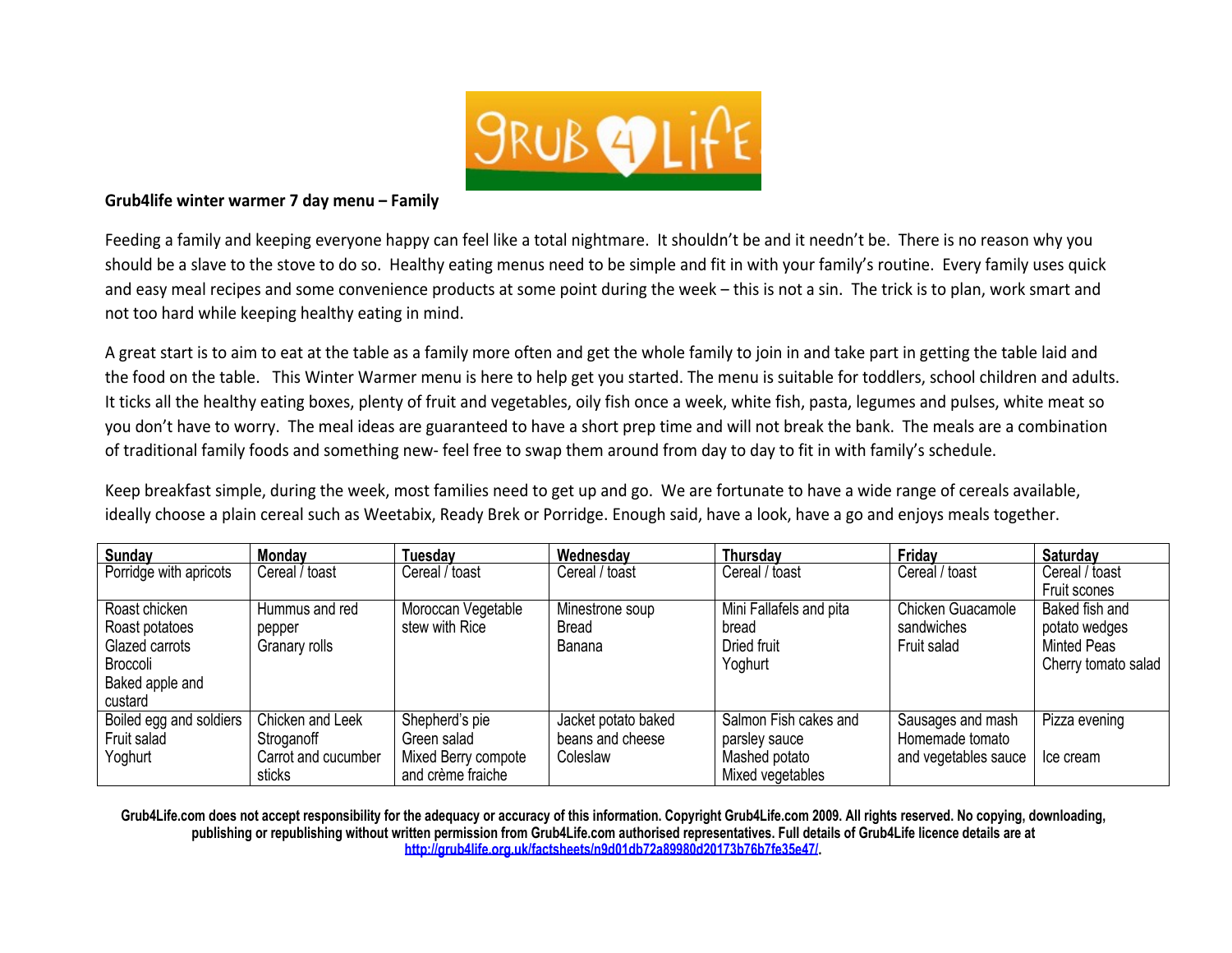

# **Tips for each day:**

# **Sunday**

Sundays is a must for a roast, the good news is they're a favourite of all ages. Look out for bargain joints and whole chicken you can home freeze.

# **Monday**

Use the leftover chicken for a quick and easy Monday evening meal. Hummus is a lunch box favourite, toddlers love to dip and eat. Hummus is made of chickpeas, which is a good source of protein, iron and fibre.

# **Tuesday**

It is a myth that children only like bland food. Thousands of children have tucked into the Moroccan vegetable stew and given it a big thumbs up. This meal also does well in a Tupperware and heated up at work. It's perfect way to help you get 5 fruit and vegetables per day. There is no need for pudding every day, although we do need to bear in mind that toddlers have small appetites, smaller stomach capacity and are growing fast, ideally this age group should be having a second course with each main meal so keep some yoghurts or fromage frais in the fridge.

# **Wednesday**

Soup is not just wholesome and filling, it is also cheap to prepare. With basic ingredients such as a tin of beans, left over vegetables (if you need to clear your fridge), a few rashers of bacon and pasta (another favourite of children) – you can serve a balanced meal.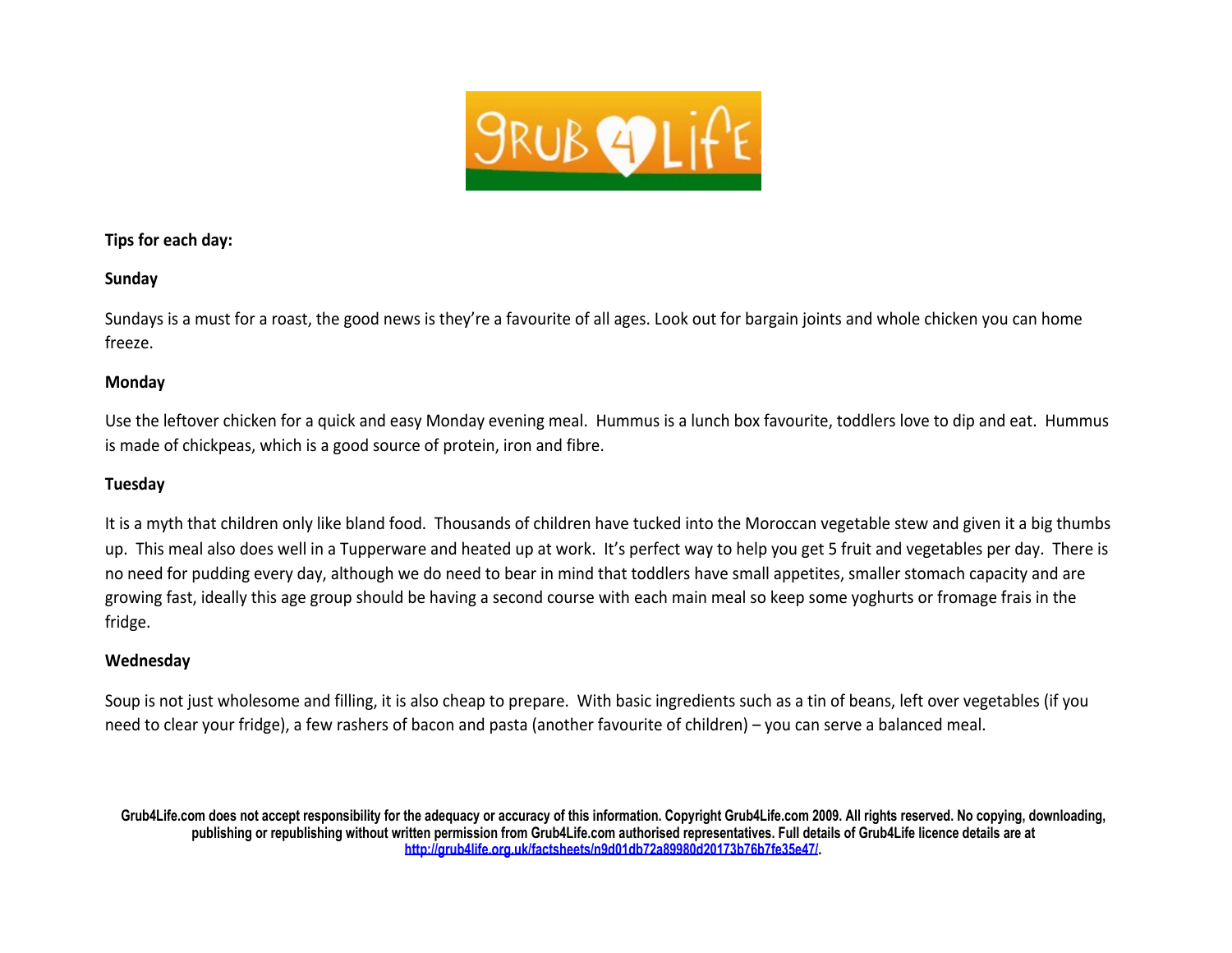

By Wednesday you may be running out of steam so let the oven do it for you. Jacket potatoes are so versatile. Cheese and beans is only of the many filling options. Once the potatoes are done, this meal can be served within 5 minutes. Make a coleslaw with a lower fat mayonnaise and yoghurt, add dried fruit such as raisins and sultanas.

### **Thursday**

Falafels are made of chickpeas (see recipe), they are perfect for a lunch box and as finger food for toddlers who love to feed themselves. Serve the falafels with pita bread and a cucumber yoghurt dip. If you really get stuck most supermarkets sell falafels readymade. Salmon is an oily fish and therefore a good source of omega 3 fatty acid. Salmon are available fresh and tinned salmon is no a less nutritious. Ideally we should have one portion of oily fish per week.

# **Friday**

Sausages are processed meat; ideally we should only have processed foods once a week. They are easy to prepare, grilled being the healthiest option and are a good source of iron. Sausages were born to go with mash and gravy or for a change try our vegetable sauce, an easy way to disguise any disliked vegetables.

### **Saturday**

Treat your family to fruit scones on a lazy weekend morning. The scones could be kept for snacks later on. Although we always associate fish with chips, try something different and serve baked potato wedges. Have fun together and get the kids involved with preparing their won pizza. You could either make your own pizza base, bread machines are also good at that, buy pizza bases or use pita pockets as a base. The tomato sauce recipe is good for pizza or try using passata from a jar- toppings like ham, leftover chicken, tuna, peppers, onions, sweetcorn, mushrooms and pineapple are all popular.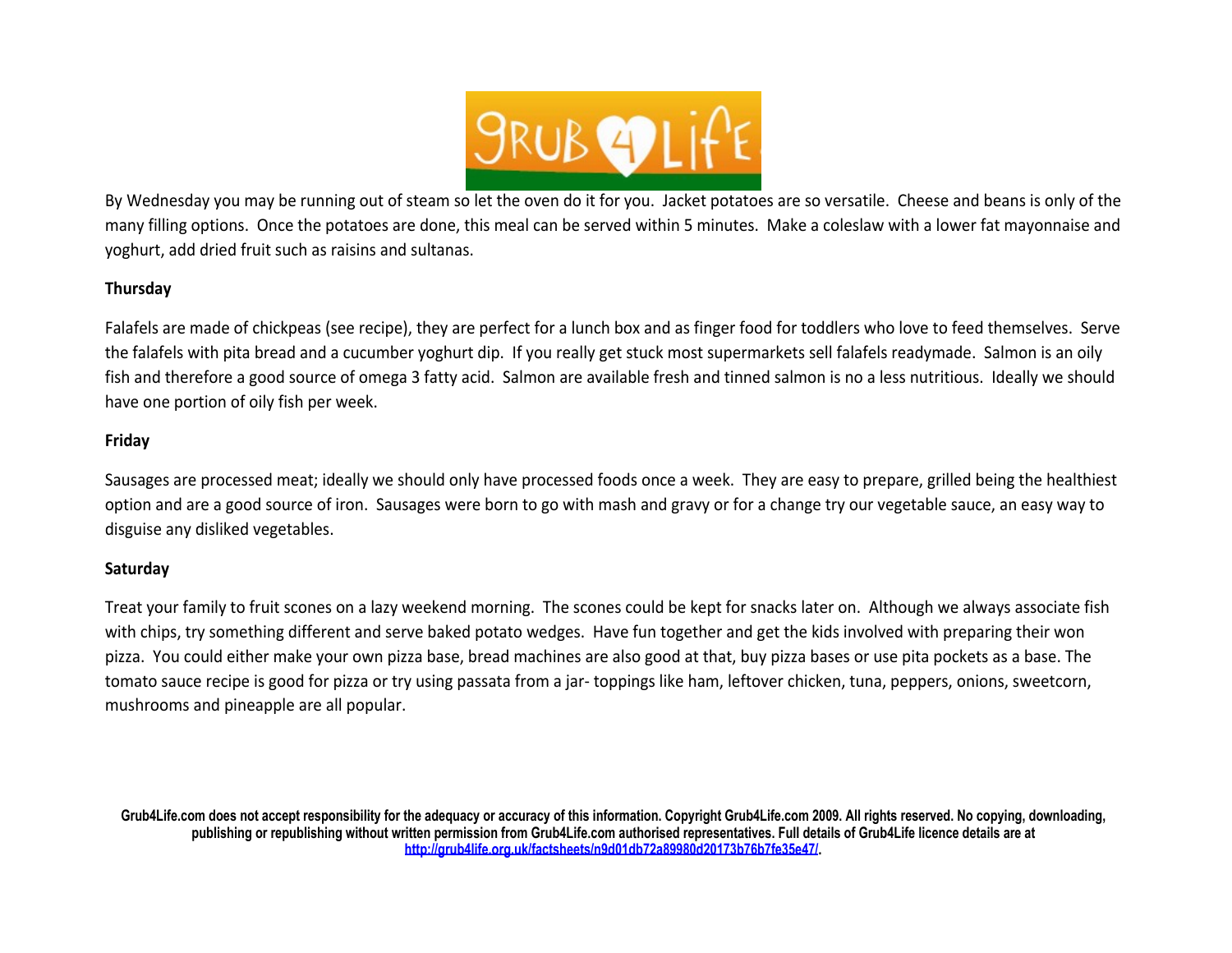

Recipes:

### **Mini Falafels (4-6 servings)**

| 400g tinned chickpeas, rinsed and drained |
|-------------------------------------------|
| 1 small onion, finely chopped             |
| 1 clove garlic, peeled and chopped        |
| 1 tsp ground cumin                        |
| 1 tbsp fresh coriander chopped            |
| 1 tsp ground coriander                    |
| 2-4 tbsp flour                            |
| 1-2 tbsp olive oil                        |
|                                           |

1. Place the chick peas in a food processor with the onion, garlic, cumin and both types of coriander. 2. Blend until you have a smooth puree. Let the mixture rest for at least 30 minutes.

3. Take walnut-size portions (bigger for adults) and shape them into small, flat rounds 1cm thick.

- 4. Roll the falafels lightly in the flour and chill for 15-30 minutes.
- 5. Heat the oil in a frying pan and fry the falafels over a medium heat for about 10 minutes, turning frequently.
- 6. Serve with Mint and Cucumber Yoghurt Dip, cooked pasta shapes and slices of cucumber and red pepper.

# **Mint & Cucumber Yoghurt Dip**

| 150 ml natural bio-yoghurt      | 1 clove garlic, peeled & crushed    |
|---------------------------------|-------------------------------------|
| 2 tbsp mayonnaise               | 2 tsp chopped fresh mint (optional) |
| Juice of 1/2 lime               | pinch salt                          |
| $\frac{1}{2}$ cucumber, chopped |                                     |

Place the yoghurt, mayonnaise and lime juice in a bowl and whisk with a fork. Add the cucumber, garlic and min, mix well, adding a pinch of salt to taste, if necessary. Cover and leave in the fridge for at least 1 hour before serving to allow the flavours to intensify.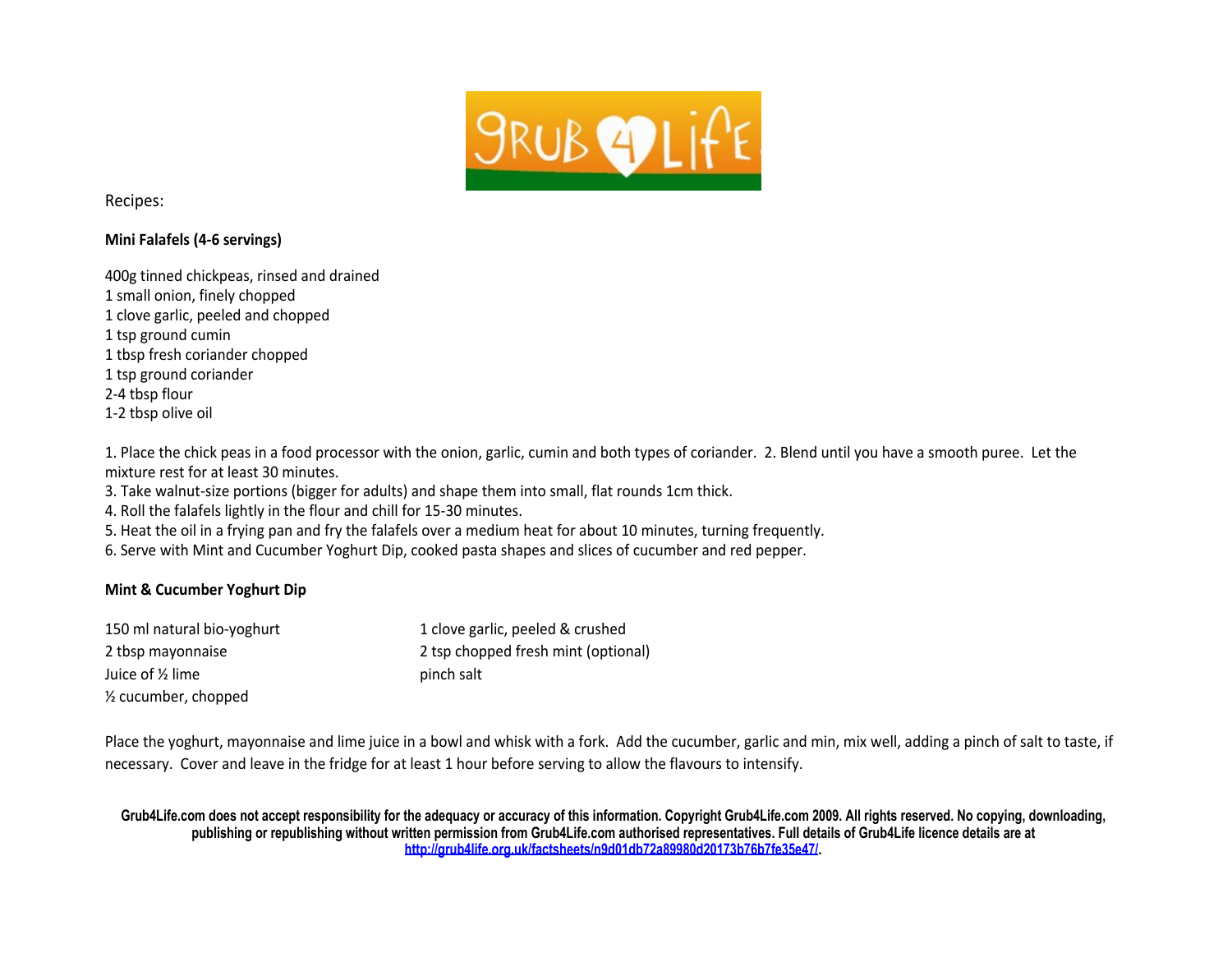

### **Chicken and Leek Stroganoff Serves 4**

Sea salt and freshly ground black pepper 150g long-grain or basmati rice 1 large leek A big handful of chestnut or oyster mushrooms 2 chicken breasts (left over chicken from the Sunday roast) A knob of butter A glass of white wine A bunch of fresh parsley 285 ml single cream 1 lemon

1. Pour boiling water from the kettle into a large pan, place on a high heat and add a pinch of salt.

2. Add your rice, bring back to the boil, then turn the heat down slightly, Cook for the length of time given in the packet instructions.

3. Cut both ends off the leek, quarter lengthways, slice across thinly, then wash well under running water. Slice the mushrooms. Slice the chicken pieces into little-finger-size pieces.

4. Put a large frying pan on a high heat and add a good lug of olive oil and a knob of butter.

5. Add the leek to the pan with the white wine, a small glass of water and a good pinch of salt and pepper. Let it bubble away for 5 minutes, covered loosely with a piece of foil.

6. Meanwhile finely chop the parsley, stalks and all.

7. Remove the foil and add the chicken strips, most of the parsley, the cream and the mushrooms. Stir, bring back to the boil, then turn the heat down to medium and simmer for 10 minutes.

8. Drain your rice. Just before serving cut your lemon in half and squeeze the juice of one half into the stroganoff.

Moroccan Vegetable Stew with mashed potatoes (serves 4-6)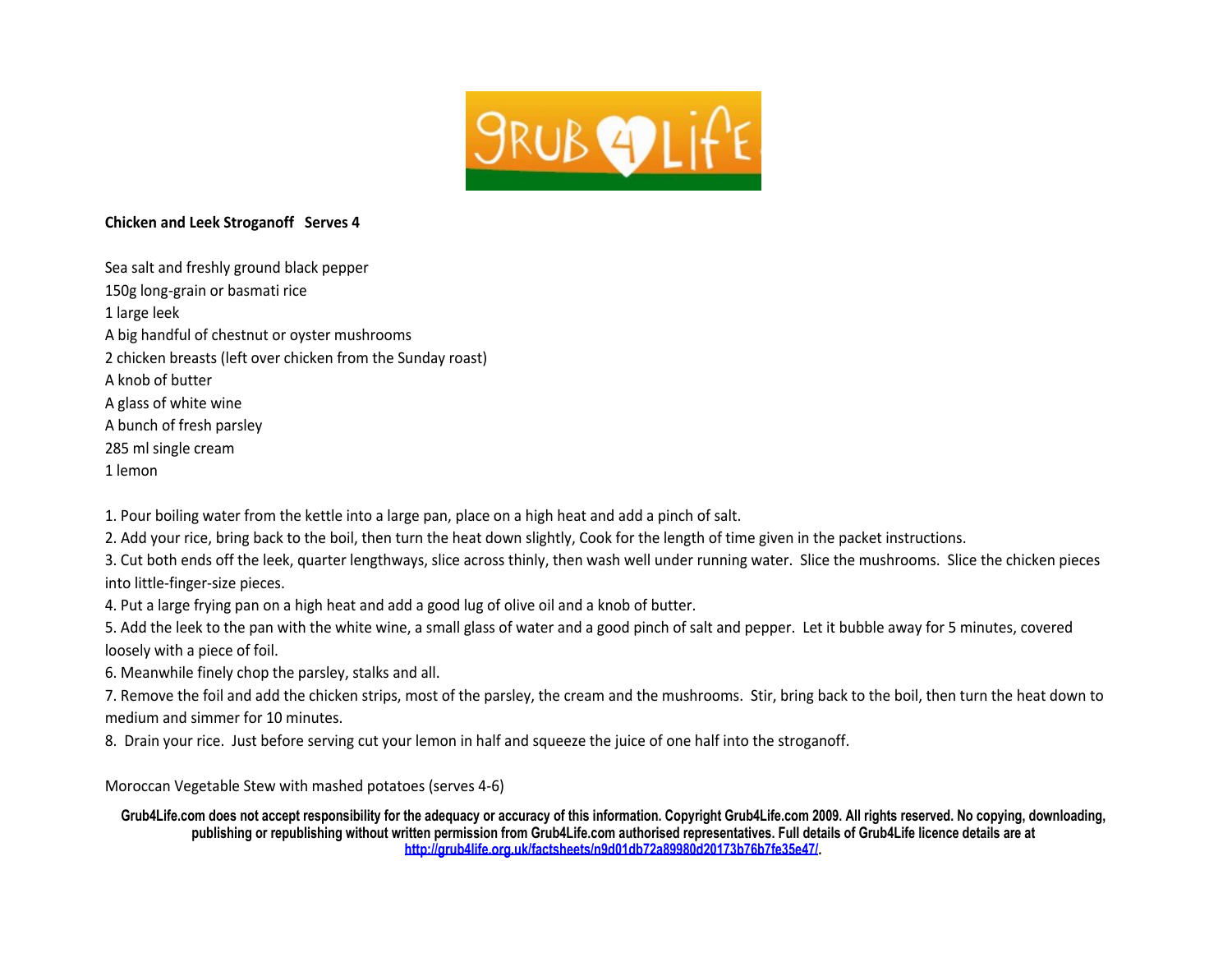

1 aubergine, sliced thinly

1 red pepper, deseeded and halved

1 green pepper, deseeded and halved

Oil 2 tbsp

1 onion, peeled and finely chopped

1 clove garlic, crushed

1 teaspoon of mild chilli powder

1 teaspoon ground cumin

100g green lentils

225g can of chopped tomatoes

150ml vegetable stock or tomato juice

225g Greek yogurt (22.5g per tbsp)

5 large potatoes

Milk

- 1. Place the aubergine in a colander and sprinkle with a little salt. Cover with a weighted plate and leave to stand for 15 minutes.
- 2. In the meantime peel and chop potatoes for boiling. Cover with water and place on the heat.
- 3. Place the peppers in a hot over or under the grill until the skin begins to char and blister. Place the halves in aplitic bag and leave to cool.
- 4. In a large pan heat the oil, add the onion, garlic, chilli powder and ground cumin and cook for 1-2 minutes.
- 5. Rinse the aubergine slices and cut in half, add to the pan along with the lentils.
- 6. After 1-2 minutes add the tomatoes and stock or tomato juice. Bring to the boil and simmer for 20-25 minutes.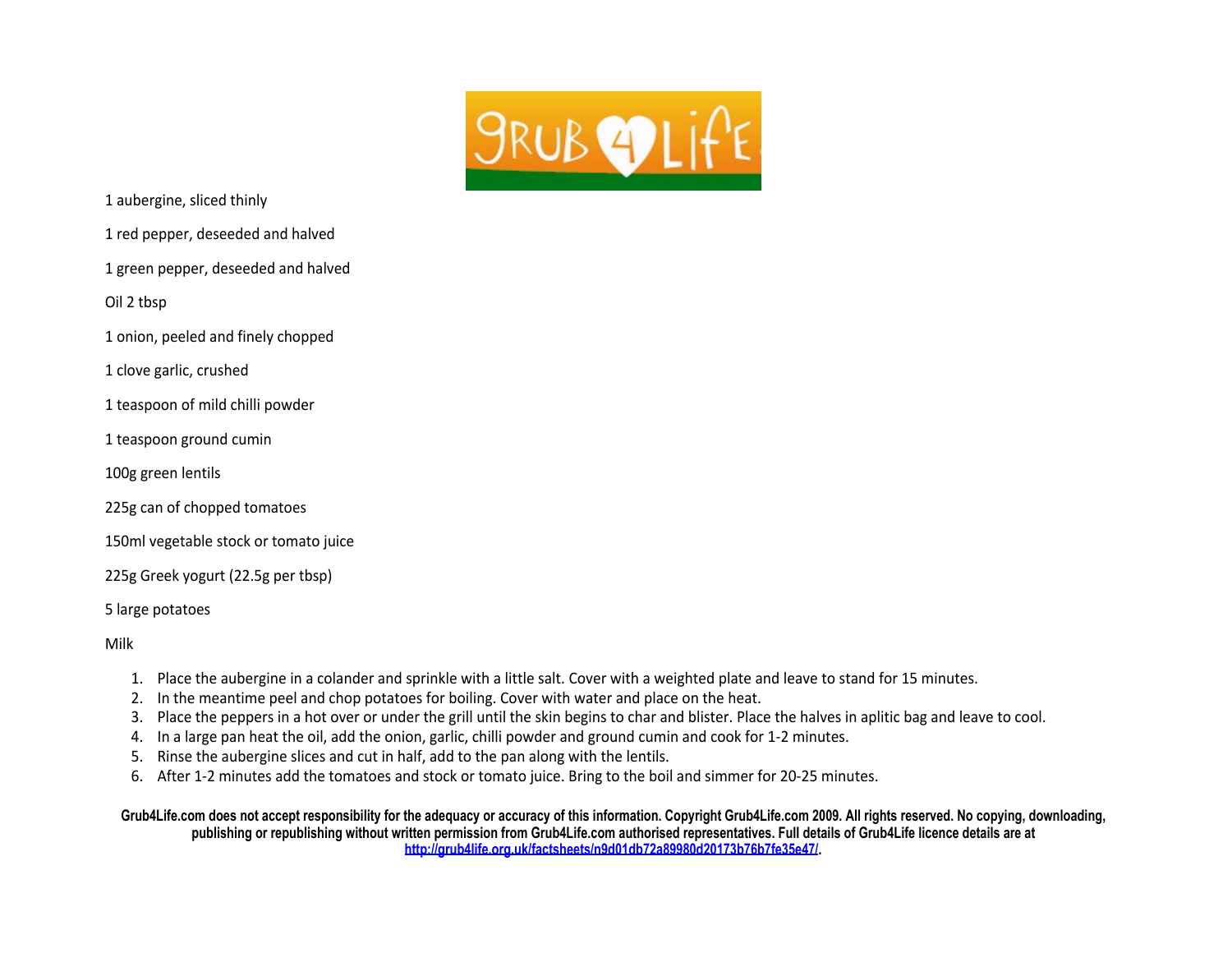

7. Meanwhile, peel the skins from the peppers and cut into small pieces.

8. Add the peppers to the stew.

- 9. Mash the potatoes with some milk.
- 10. Serve 1-2 scoops of potato with a similar amount of stew and top with ½ a tablespoon of Greek yogurt.

Shepherds pie (serves 4-6) 1 onion

1 red pepper

2 carrots - peeled and grated

2 tsp dried parsley

2 tbsp Oil

450g (1lb) lean minced lamb

250ml (8floz) chicken stock

1 tsp marmite

100g (4oz) mushrooms - washed and sliced

450g (1lb) potatoes - peeled and chopped

2tsp margarine, dash of milk

Preheat oven to 180c, 350F, Gas4

- 1. Soften the onion, pepper, grated carrot and parsley in a frying pan with a little oil.
- 2. Add minced lamb, brown and drain off any excess fat.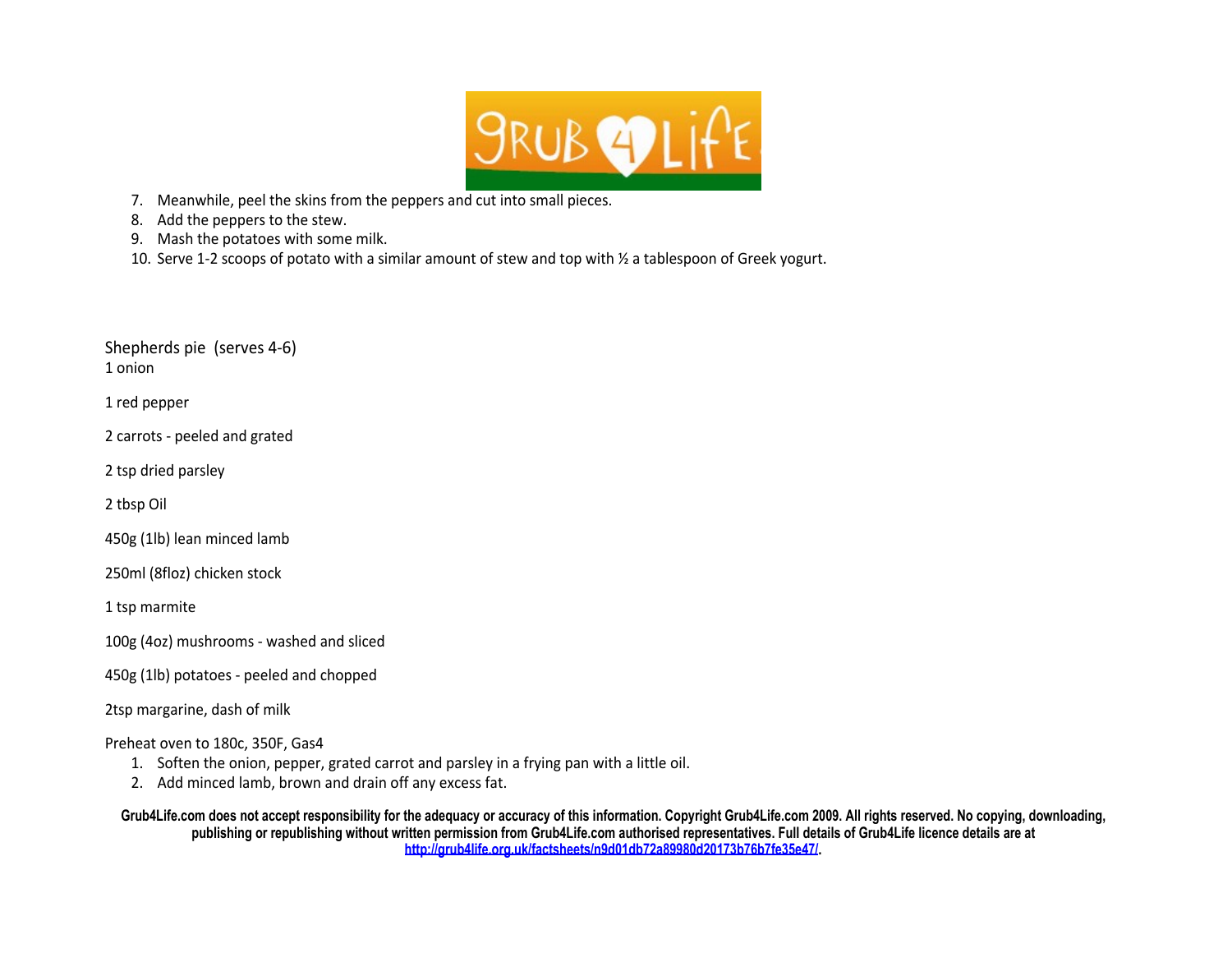

- 3. Add chicken stock and marmite and Simmer for 20 minutes.
- 4. Add the mushrooms to the mixture and cook for further 5 mins
- 5. Spoon mixture into a large dish.
- 6. To make the topping, boil the potatoes for mash. When soft, mash with margarine and milk. Spread over the meat, and make peaks by running a fork over the surface.
- 7. Cook in the oven for 15 mins.
- 8. Serve with vegetables.

Mixed berry compote with crème fraiche (serves 4-6)

500g (16oz) Frozen fruits of the forest

50g (1/12oz) sugar

Crème fraiche

- 1. Put all the fruit into a heavy saucepan, and sprinkle the sugar over the top. Simmer for 10-12 minutes.
- 2. Serve hot or cold with vanilla ice cream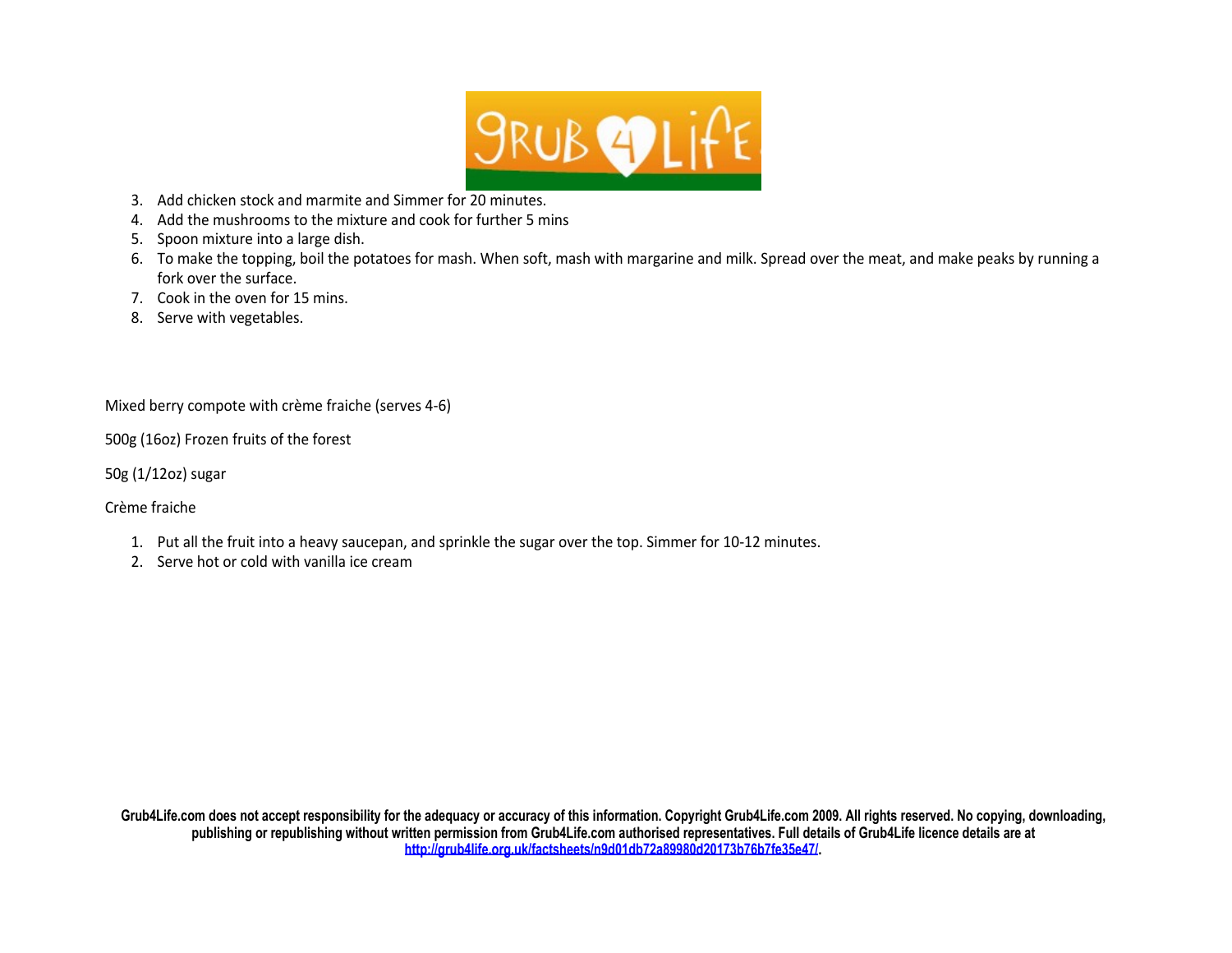

Salmon fishcakes with parsley sauce, potato wedges and green vegetables (serves 4-6)

1 large can of tuna or salmon in spring water 170-180g drained weight

1 onion- finely chopped

8-10 medium potatoes

1 egg-beaten

250ml milk

100g Oats or crushed cornflakes

2 tbsp oil for basting

5 large baking potatoes 160g 1 tbsp Oil 11g Frozen peas (50g each)

Serve with parsley sauce – see recipe below

1. Pre-heat oven to 180c, 350F, Gas 4

2. Peel and dice potatoes for mashing, boil until tender and mash. Add the onion and fish to the mash, season with a little pepper. Mix well.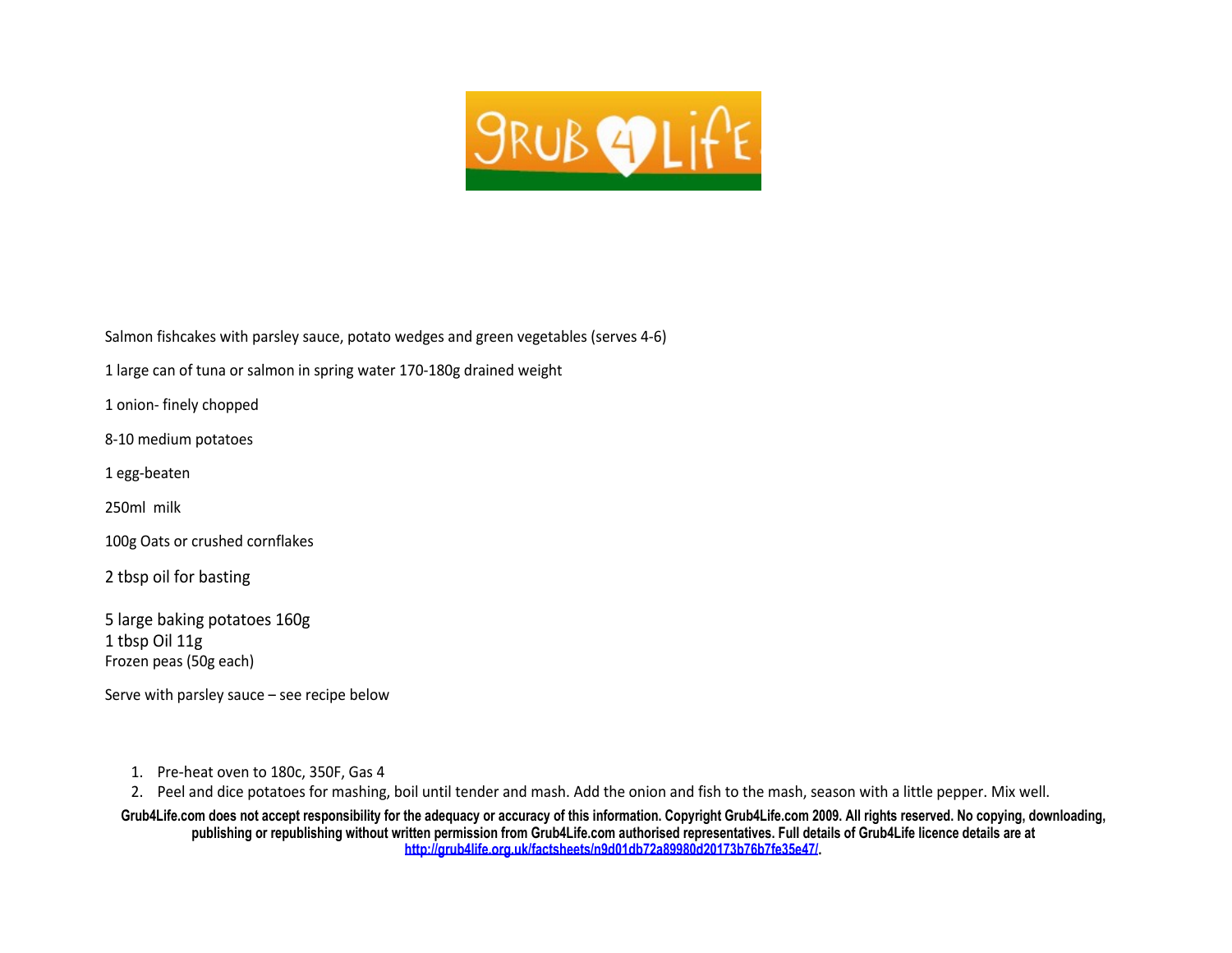

- 3. Divide the mixture into twelve, and shape into patties( fishcakes).
- 1. Mix the beaten egg and milk in a bowl.
- 2. Place the oats/cornflakes in a large flat dish.
- 3. Dip each fishcake in the egg wash, then into the oats or cornflakes, evenly coat the fishcake.
- 4. Place the oat covered fishcake onto a greased oven tray.
- 5. Before baking, brush the top of each fishcake with a little oil, bake for 15-20 minutes, or until the oats are golden brown.
- 6. Pre heat a different oven to Gas 7, 425F, 220c
- 7. Cut the potatoes into 10 wedges each.
- 8. Part boil the wedges for 6-7 mins.
- 9. Place onto a baking sheet and brush with oil, season and put into the oven. Cook for 20 mins or until golden brown.
- 10. Add boiling water to the frozen peas and cook for approx 4 mins.
- 11. Serve a fish cake, 5 wedges and a 1-2 tbls peas with parsley sauce.

Parsley sauce (serves 4-6)

Cornflour - 30g

Milk - 660 ml

Flat leaf parsley .

- 1. Make a paste with a little of the cold milk and cornflour.
- 2. Bring the rest of the milk to the boil.
- 3. Stir in the paste until the sauce thickens up.
- 4. Take off the heat and stir in the chopped parsley.
- 5. Serve.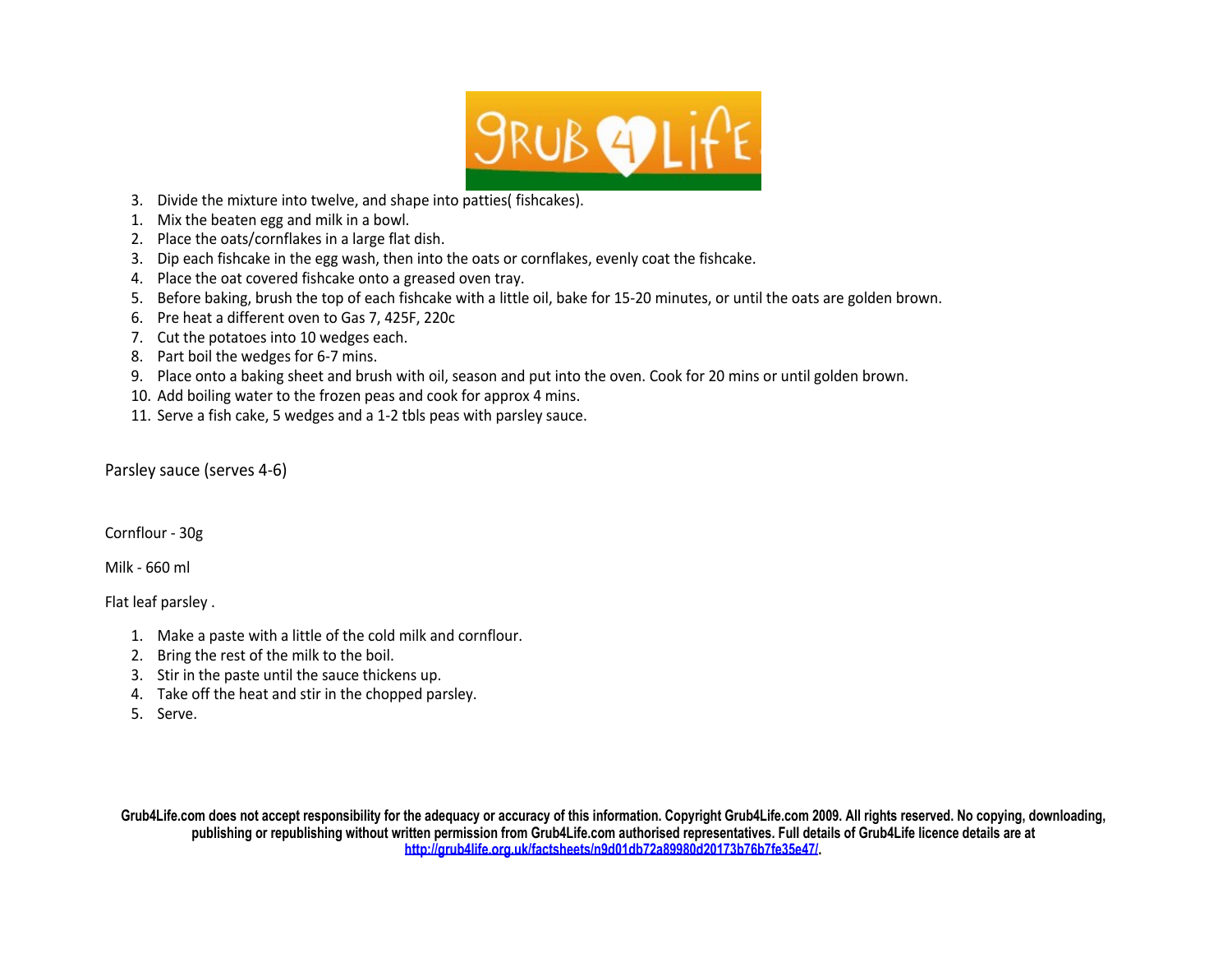

Homemade tomato sauce (makes 2 litres and freezes brilliantly)

3 Onions

1 stalk Celery

1 Leek

2 Carrot

4 cloves Garlic

3 cans chopped tomato

100g Tomato puree

400ml vegetable stock

Fresh or dried basil and oregano – pinch of each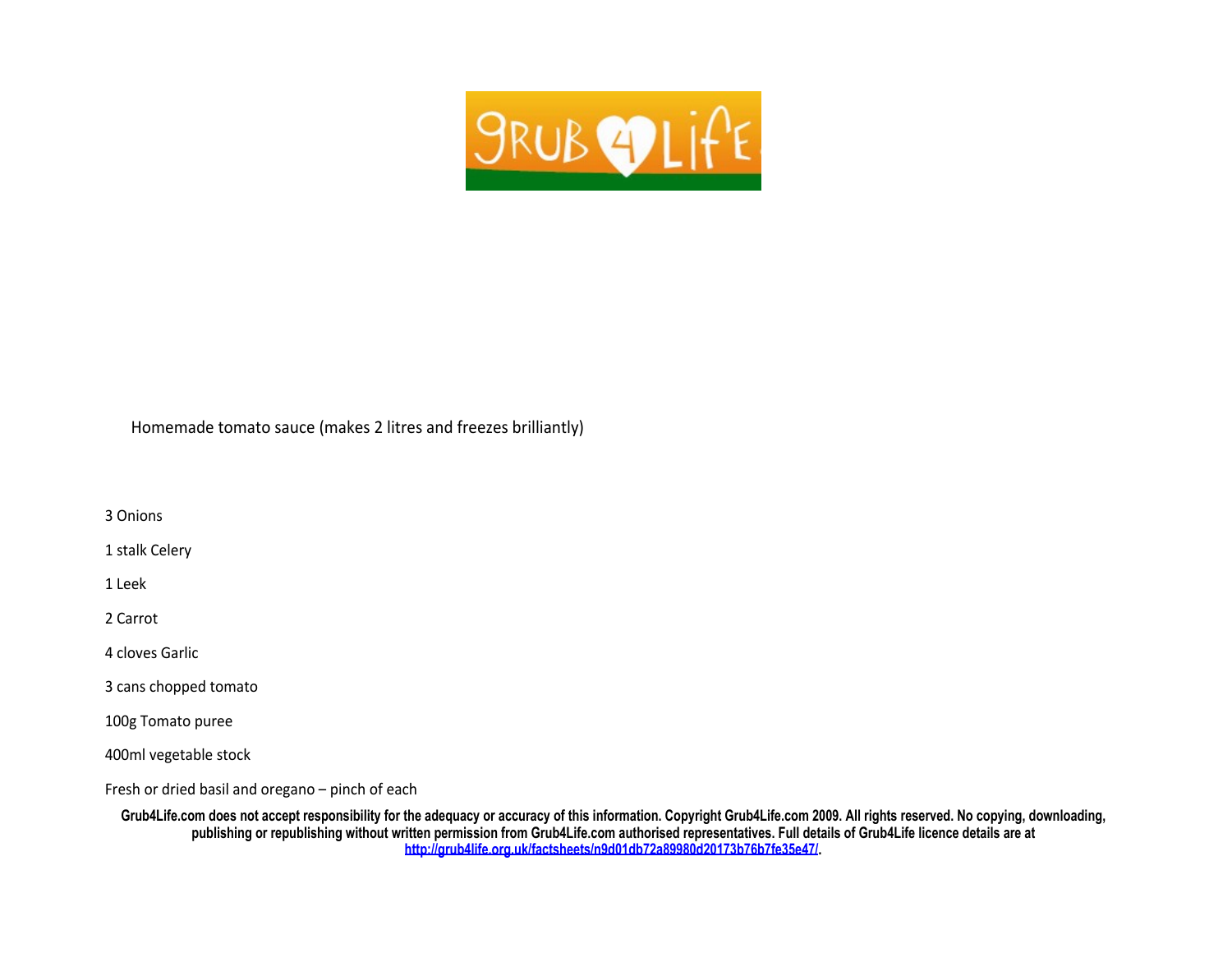

- 1. Roughly chop the peeled and washed onion, celery, leek, carrot and crushed garlic.
- 2. Put in medium saucepan with the oil, crumbled bouillon and herbs.
- 3. Sweat on a medium heat uncovered for approximately 15 minutes.
- 4. Add tomato puree and cook for 1 minute more.
- 5. Add the tinned tomatoes, bring to the boil and simmer for 1 hour on a very low heat.
- 6. Blitz. Sauce is ready.

Baked fish with sweet potato mash and vegetables (serves 4-6)

400g skinless white fish hake, whiting, plaice coley or cod

400g skinless, boneless salmon fillets

1 large onion finely diced

a little garlic puree

2 carrots peeled and grated

1 red pepper

4oz mushrooms